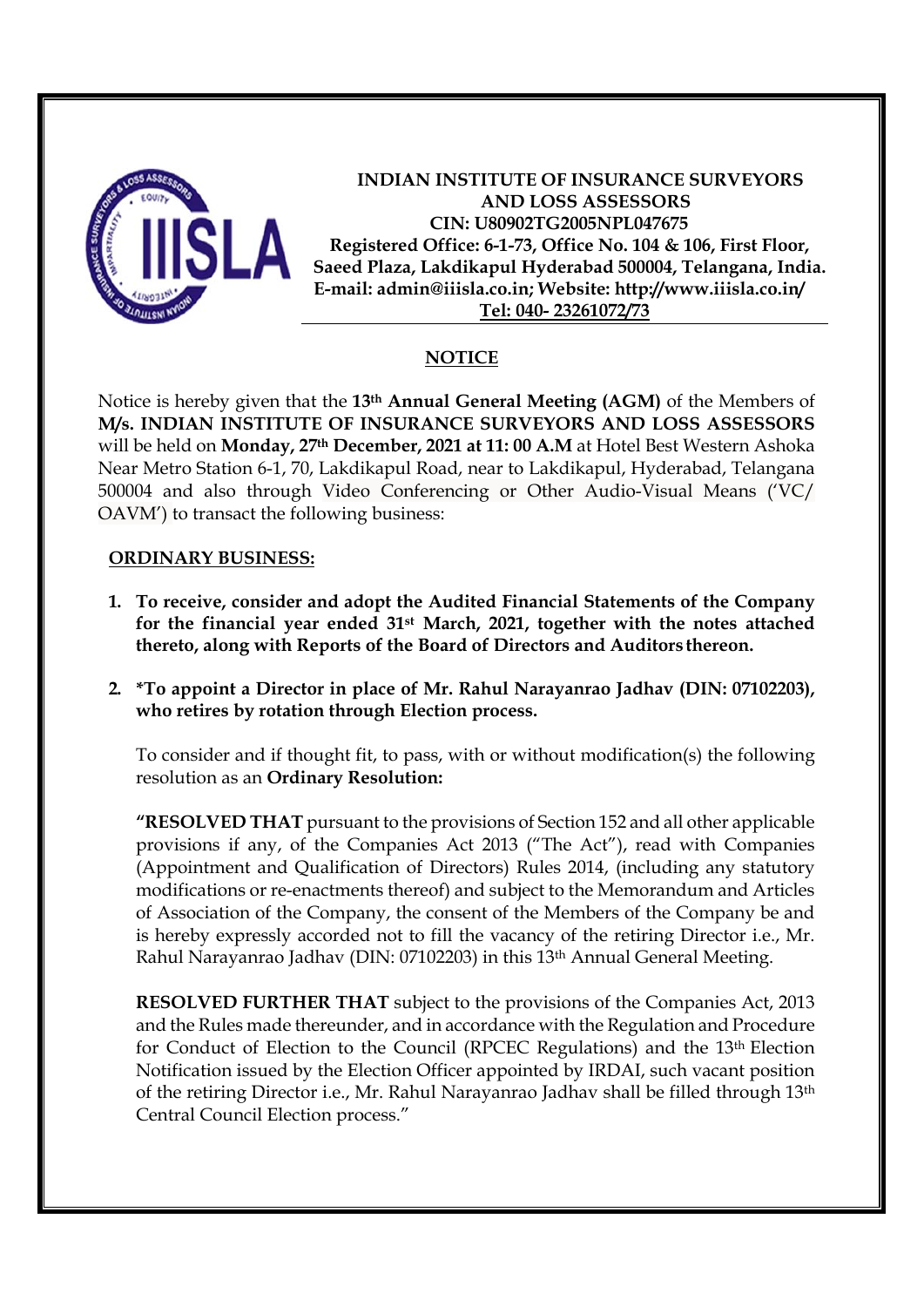**RESOLVED FURTHER THAT** the Council of the Company be and is hereby authorized to file the relevant documents with the Registrar of Companies, Telangana and to do all such acts and deeds as may be deemed expedient and necessary to give effect to this resolution."

#### **3. \*To appoint a Director in place of Mr. Alandur Ramachandran Ramesh (DIN: 07108267), who retires by rotation through Election Process**.

To consider and if thought fit, to pass, with or without modification(s) the following resolution as an **Ordinary Resolution:**

**"RESOLVED THAT** pursuant to the provisions of Section 152 and all other applicable provisions if any, of the Companies Act 2013 ("The Act"), read with Companies (Appointment and Qualification of Directors) Rules 2014, (including any statutory modifications or re-enactments thereof) and subject to the Memorandum and Articles of Association of the Company, the consent of the Members of the Company be and is hereby expressly accorded not to fill the vacancy of the retiring Director i.e, **Mr. Alandur Ramachandran Ramesh (DIN: 07108267),** in this 13th Annual General Meeting.

**RESOLVED FURTHER THAT** subject to the provisions of the Companies Act, 2013 and the Rules made thereunder, and in accordance with the Regulation and Procedure for Conduct of Election to the Council (RPCEC Regulations) and the 13th Election Notification issued by the Election Officer appointed by IRDAI, such vacant position of the retiring Director Mr. Alandur Ramachandran shall be filled through 13th Central Council Election process.

**FURTHER RESOLVED THAT** the Council of the Company be and is hereby authorized to file the relevant documents with the Registrar of Companies, Telangana and to do all such acts and deeds as may be deemed expedient and necessary to give effect to this resolution."

#### **4. \*To appoint Director in place of Mr. Rajnish Gunvantrai Desai (DIN: 08517722), who retires by rotation through Election Process.**

To consider and if thought fit, to pass, with or without modification(s) the following resolution as an **Ordinary Resolution:**

**"RESOLVED THAT** pursuant to the provisions of Section 152 and all other applicable provisions if any, of the Companies Act 2013 ("The Act"), read with Companies (Appointment and Qualification of Directors) Rules 2014, (including any statutory modifications or re-enactments thereof) and subject to the Memorandum and Articles of Association of the Company, the consent of the Members of the Company be and is hereby expressly accorded not to fill the vacancy of the retiring Director i.e, **Mr. Rajnish Gunvantrai Desai (DIN: 08517722)** in the 13th Annual General Meeting.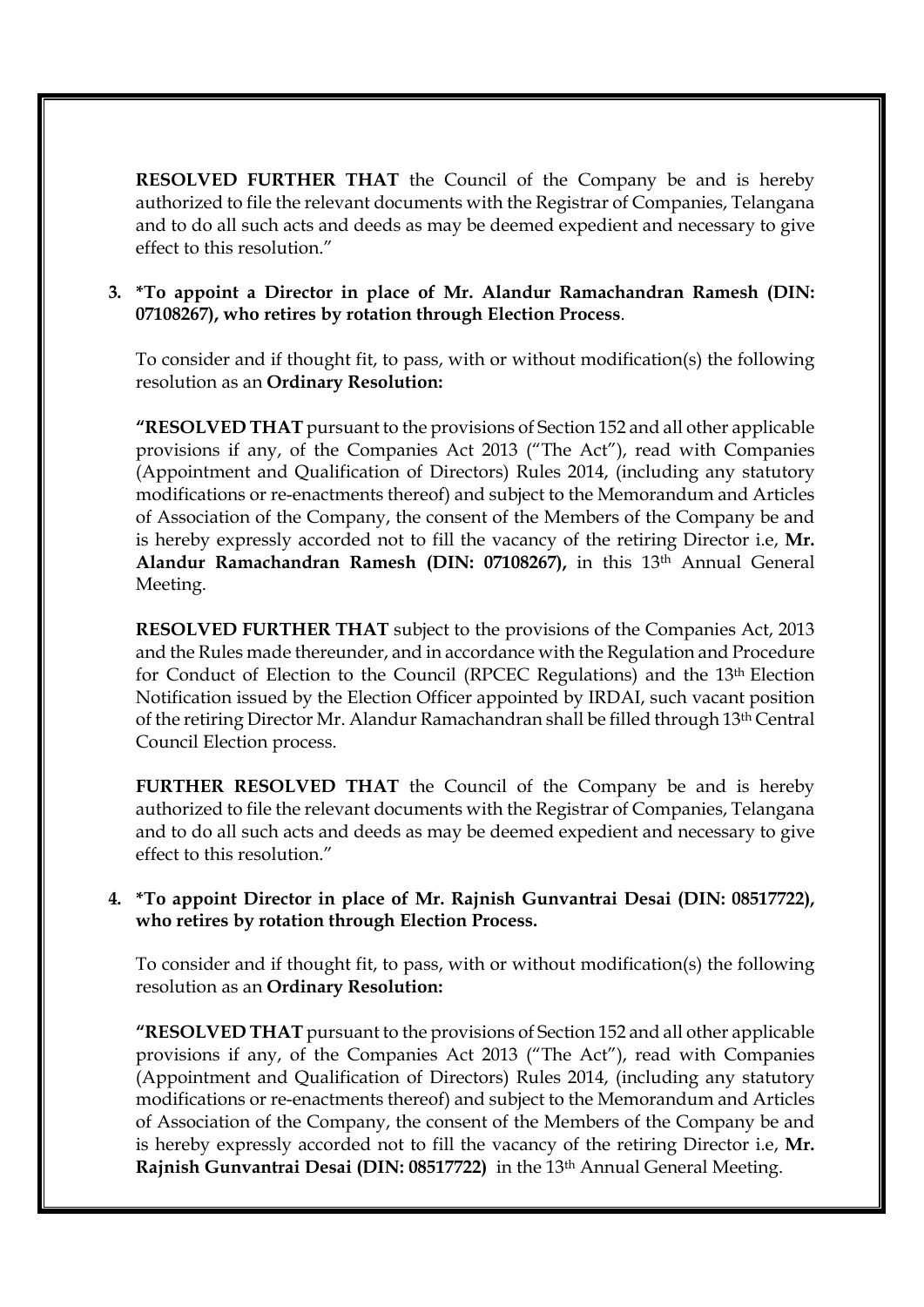**RESOLVED FURTHER THAT** subject to the provisions of the Companies Act, 2013 and the Rules made thereunder, and in accordance with the Regulation and Procedure for Conduct of Election to the Council (RPCEC Regulations) and the 13th Election Notification issued by the Election Officer appointed by IRDAI, such vacant position of the retiring Director i.e, Mr. Rajnish Gunvantrai Desai shall be filled through 13th Central Council Election process.

**FURTHER RESOLVED THAT** the Council of the Company be and is hereby authorized to file the relevant documents with the Registrar of Companies, Telangana and to do all such acts and deeds as may be deemed expedient and necessary to give effect to this resolution."

#### **5. \*To appoint Director in place of Late Shri D. C. S. Raju (DIN: 02629173), who retires by rotation through Election Process.**

To consider and if thought fit, to pass, with or without modification(s) the following resolution as an **Ordinary Resolution:**

**"RESOLVED THAT** pursuant to the provisions of Section 152 and all other applicable provisions if any, of the Companies Act 2013 ("The Act"), read with Companies (Appointment and Qualification of Directors) Rules 2014, (including any statutory modifications or re-enactments thereof) and subject to the Memorandum and Articles of Association of the Company, the consent of the Members of the Company be and is hereby expressly accorded not to fill the vacant position of the Director whose office retired through rotation **i.e, Late Shri D. C. S. Raju (DIN: 02629173)** in the 13th Annual General Meeting.

**RESOLVED FURTHER THAT** subject to the provisions of the Companies Act, 2013 and the Rules made thereunder, and in accordance with the Regulation and Procedure for Conduct of Election to the Council (RPCEC Regulations) and the 13th Election Notification issued by the Election Officer appointed by IRDAI, such vacant position shall be filled through 13<sup>th</sup> Central Council Election process.

**FURTHER RESOLVED THAT** the Council of the Company be and is hereby authorized to file the relevant documents with the Registrar of Companies, Telangana and to do all such acts and deeds as may be deemed expedient and necessary to give effect to this resolution."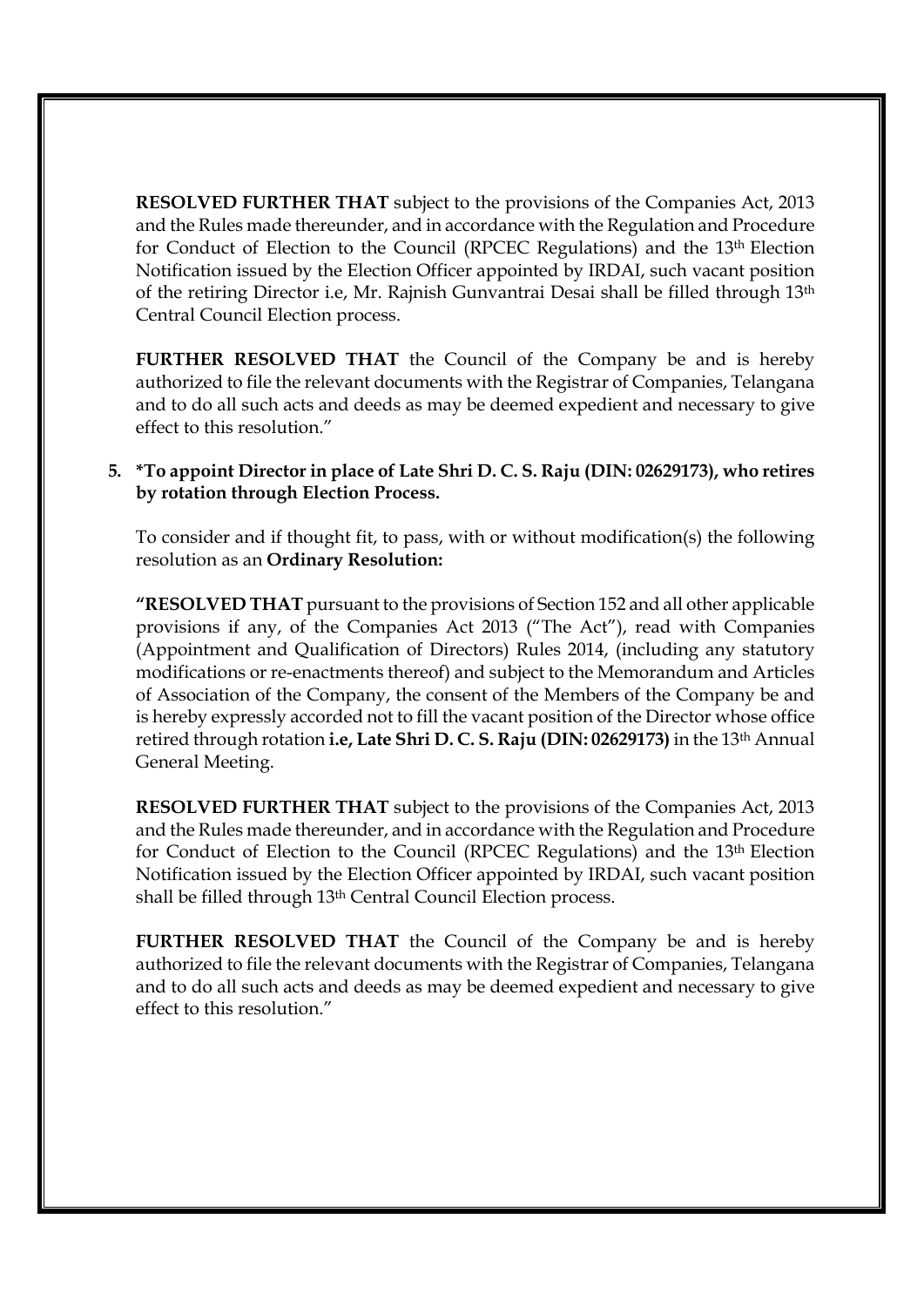#### **For INDIAN INSTITUTE OF INSURANCE SURVEYORS AND LOSS ASSESSORS**

**.** 

 $S/d$ -

**AJAY GIRDHAR Director DIN: 08517361**  A2/25 JeevanJyoti Apartments, Pitampura, North West Delhi, New Delhi- 110034, India.

**Place: Hyderabad Date: 04th December, 2021**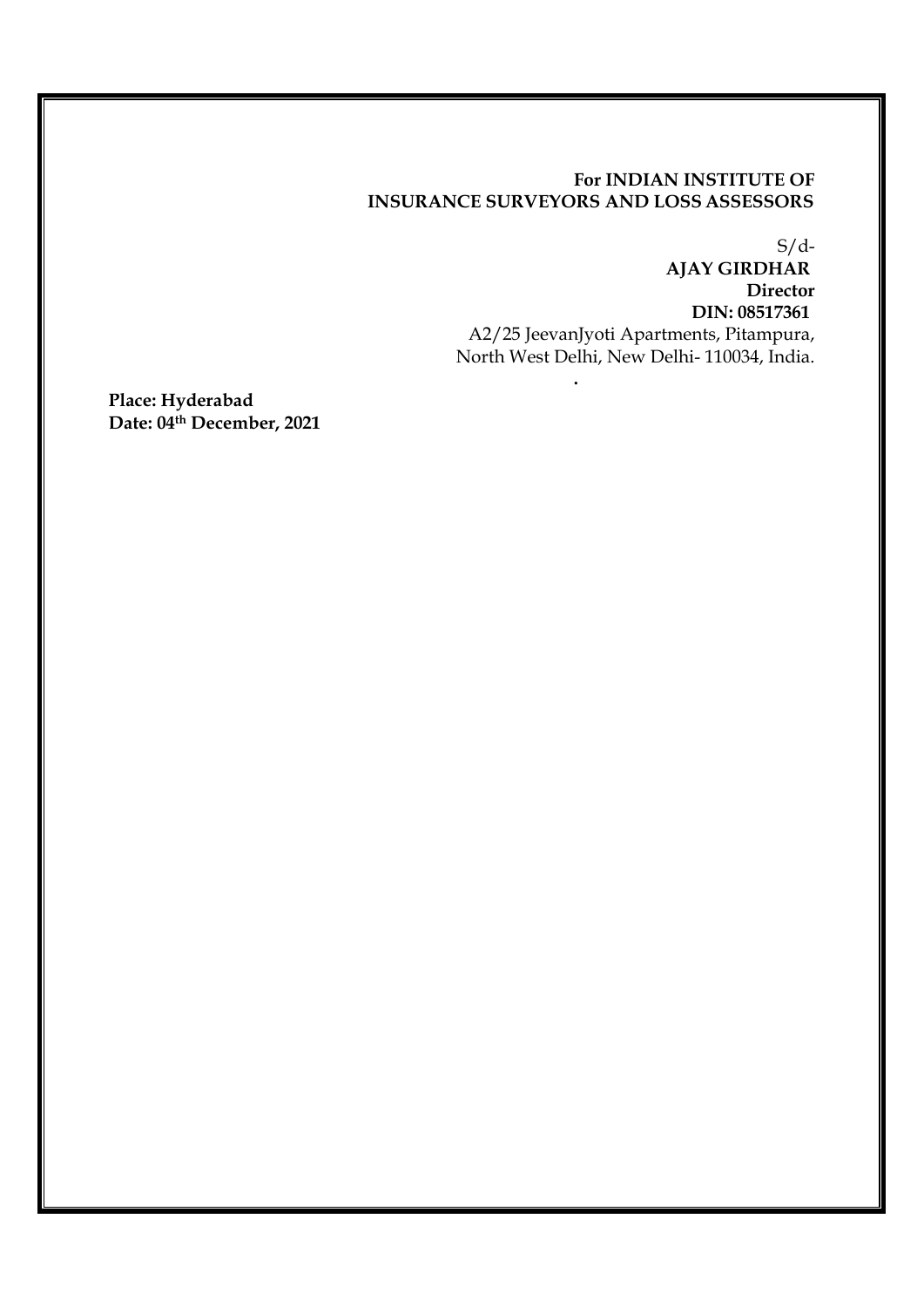#### **NOTES:**

1. **In view of the COVID-19 pandemic, the Ministry of Corporate Affairs ('MCA') has Circular No. 20/2020 dated May 5, 2020 in relation to clarification on holding of annual general meeting ('AGM') through video conferencing ('VC') or other audio visual means ('OAVM') read with General Circulars No. 14/2020 dated April 8, 2020, No. 17/2020 dated April 13, 2020, No. 33/2020 dated September 28, 2020, No. 39/2020 dated December 31, 2020 and No. 10/2021 dated June 23, 2021 in relation to 'Clarification on passing of ordinary and special resolutions by companies under the Companies Act, 2013 and the rules made thereunder on account of the threat posed by COVID-19' and General Circular No.02/2021 dated January 13, 2021 (collectively referred to as 'MCA Circulars'), the MCA has permitted the holding of the Annual General Meeting ('AGM'/'the Meeting') through VC/OAVM, without the physical presence of the Members at a common venue. In compliance with the provisions of the Companies Act, 2013** ('Act') **and MCA Circulars, it has been decided to convene the 13th Annual General Meeting ('AGM') of the Company through both the modes i.e., through physical mode and through VC/OAVM facility on Monday, 27th December, 2021 at 11: 00 A.M (IST).** 

#### 2. **\*Notes to Item No. 2 to 5:**

Pursuant to the Article 49(a) of Articles of Association (AOA) of the Company and in pursuance of the "Regulations & Procedure for the Conduct of Elections to the Council "(RPCEC/IIISLA) of the IIISLA, the Insurance Regulatory and Development Authority of India ('IRDAI') has appointed Ms. Nimisha Srivastava as the Election Officer for conducting the election of Council Members to the IIISLA Central Council.

As per the RPCEC Regulations, the Election Officer shall determine by lot the 2/3rd of the Council Members excluding the Nominee Directors whose offices are subject to retire by rotation. The Members so elected by the Election Officer, with in period of 3 days from the date of lot, shall decide 50% i.e. 4 Members who shall retire this year.

In this regard, Mr. Devanathan through draw of lots has identified the names of the 2/3rd of the Council Members i.e 8 Council Members whose offices are subject to retire by rotation. Further, those 8 identified Members have identified the names of 4 Council Members whose offices are liable to retire by rotation this year.

The name of the 4 Council Members whose offices are liable to retire by rotation this year as follows:

- a) Mr. Rahul Narayanrao Jadhav
- b) Mr. Alandur Ramachandran Ramesh
- c) Mr. Rajnish Gunvantrai Desai
- d) Late Shri D. C. S. Raju (Deceased Member).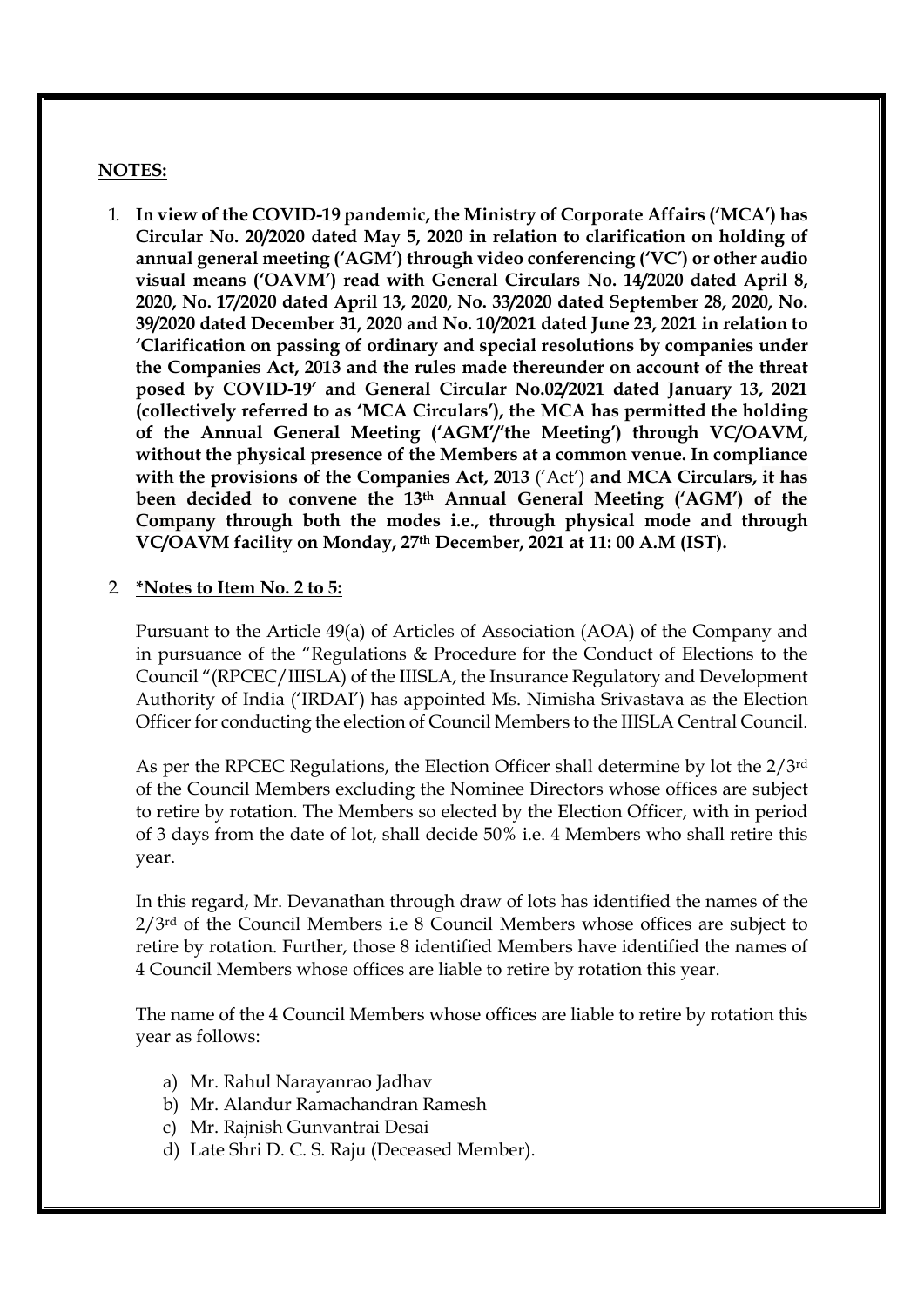In this regard, the Election Officer has issued an Election Notification for the 13th Council Election of IIISLA on 27th October, 2021 to conduct the election to fill the offices of the 4 retiring Directors.

As per the provisions of the Companies Act, 2013 and the rules made thereunder, 1/3rd of the Directors shall retie in this AGM, But the voting of the 13th CC Election is scheduled to be held after the 13<sup>th</sup> Annual General Meeting, therefore the persons who shall be appointed in place of the retiring Directors cannot be ascertained.

Therefore, in this regard, it is necessary that the Members in the AGM shall expressly resolved not to re-appoint the retiring Directors and to pass the resolution to appoint a person in order to fill the such vacant position through 13th Central Council Election undertaken by the election officer.

The winning candidates of the 13th CC Elections shall be appointed on the Council in accordance with the provisions of the Articles of Association of the Company and the Companies Act, 2013.

- 3. Since, the AGM is being held through both the modes i.e. Physical mode and VC/ OAVM, the Attendance Slip and the Route map of the AGM venue is annexed with this Notice.
- 4. Every member shall have one vote on each resolution subject to Articles of Association of the Company.
- 5. The statutory registers as stipulated under the Act will be available for inspection during the AGM.
- 6. All Documents referred to in the accompanying notice are open for inspection at the registered office of the company up to the date of the Annual General Meeting.
- 7. Member who intends to attend the AGM physically are required to bring the duly filled Attendance Slip enclosed herewith to attend the meeting.
- 8. In compliance with the aforesaid MCA Circulars, the Notice of the AGM along with the Annual Report 2020-21 is sent through electronic mode to those Members whose email addresses are registered with the Company. Members may note that the Notice and Annual Report 2020-21 will also be available on the Company's website viz. https://www.iiisla.co.in/ and the E-Voting Agency.
- 9. Members who have not yet registered their email addresses are requested to register the same by providing their name, Membership Number, e-mail id to receive the notice calling AGM, Annual Report & other documents permissible to be sent through electronic mode, by sending e-mail to admin@iiisla.co.in (Mr. Unni Anand, Admin).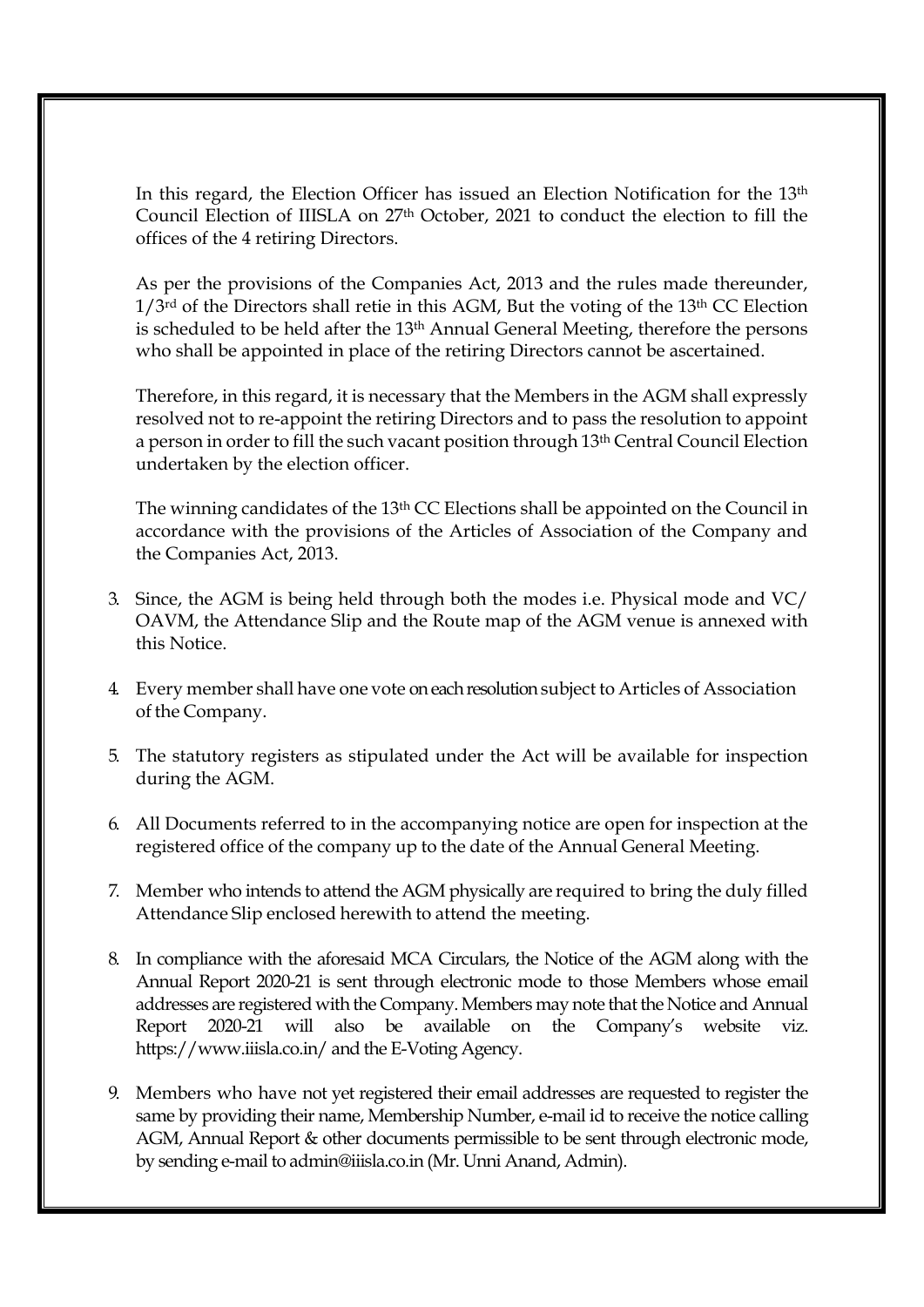- 10. Members may send their queries, if any, on the financial statements/operations of the Company at admin@iiisla.co.in, at least 7 days before the meeting, so that the information can be compiled in advance. The same will be replied by the company suitably.
- 11. Pursuant to the provisions of Section 108 and other applicable provisions, if any, of the Act, read with Rule 20 of the Companies (Management and Administration) Rules, 2014, as amended, Members are provided with the facility to cast their vote on all items/ resolutions set forth in this Notice, through e-voting on NSDL's e-voting platform.
- 12. Members who have cast their vote by remote-voting prior to the meeting may also attend the meeting but shall not be entitled to cast their vote again.
- 13. Those Members, who will be attending the AGM through VC / OAVM facility and have not cast their vote on the Resolutions through remote e-voting and are otherwise not barred from doing so, shall be eligible to vote through e-voting system during the AGM.
- 14. Those Members, who will be attending the AGM physically at the Venue and have not cast their vote on the Resolutions through remote e-voting and are otherwise not barred from doing so, shall be eligible to vote through e-voting system or ballot/ polling papers during the AGM.
- 15. Persons whose name appears in the Register of Member (List of Good Standing Members) as on Saturday, 04th December, 2021 (cut-off date) shall be entitled to vote by way of e-voting on the date of AGM and remote e-voting on the Resolution(s) set forth in this Notice. Any person who is not a member as on the above cut-off date should treat this Notice for information purpose only.
- 16. The remote e-voting facility will be available during the following period:

|                        | Date and Time of Commencement   From 09:00 am (Server Time) on Friday, |  |
|------------------------|------------------------------------------------------------------------|--|
| of Remote E-Voting     | 24th December, 2021                                                    |  |
|                        | Date and Time of Conclusion of   Up to 05:00 pm (Server Time) on       |  |
| <b>Remote E-Voting</b> | Sunday, 26th December, 2021                                            |  |

- **Note:** Remote e-voting will not be allowed beyond the aforesaid date and time and the e-voting module shall be disabled by NSDL upon expiry of aforesaid period.
- 17. The Board of Directors (Council Members) has appointed **Shri R. Ramakrishna Gupta, a Company Secretary in practice (C.P. No. 5523)** as Scrutinizer to scrutinize the e-voting process in a fair and transparent manner.
- 18. The Scrutinizer shall, after conclusion of voting at the AGM, count the votes cast at the meeting. Thereafter, he will unblock the votes cast through remote e-voting and e-voting during the AGM in the presence of at least two witnesses not in the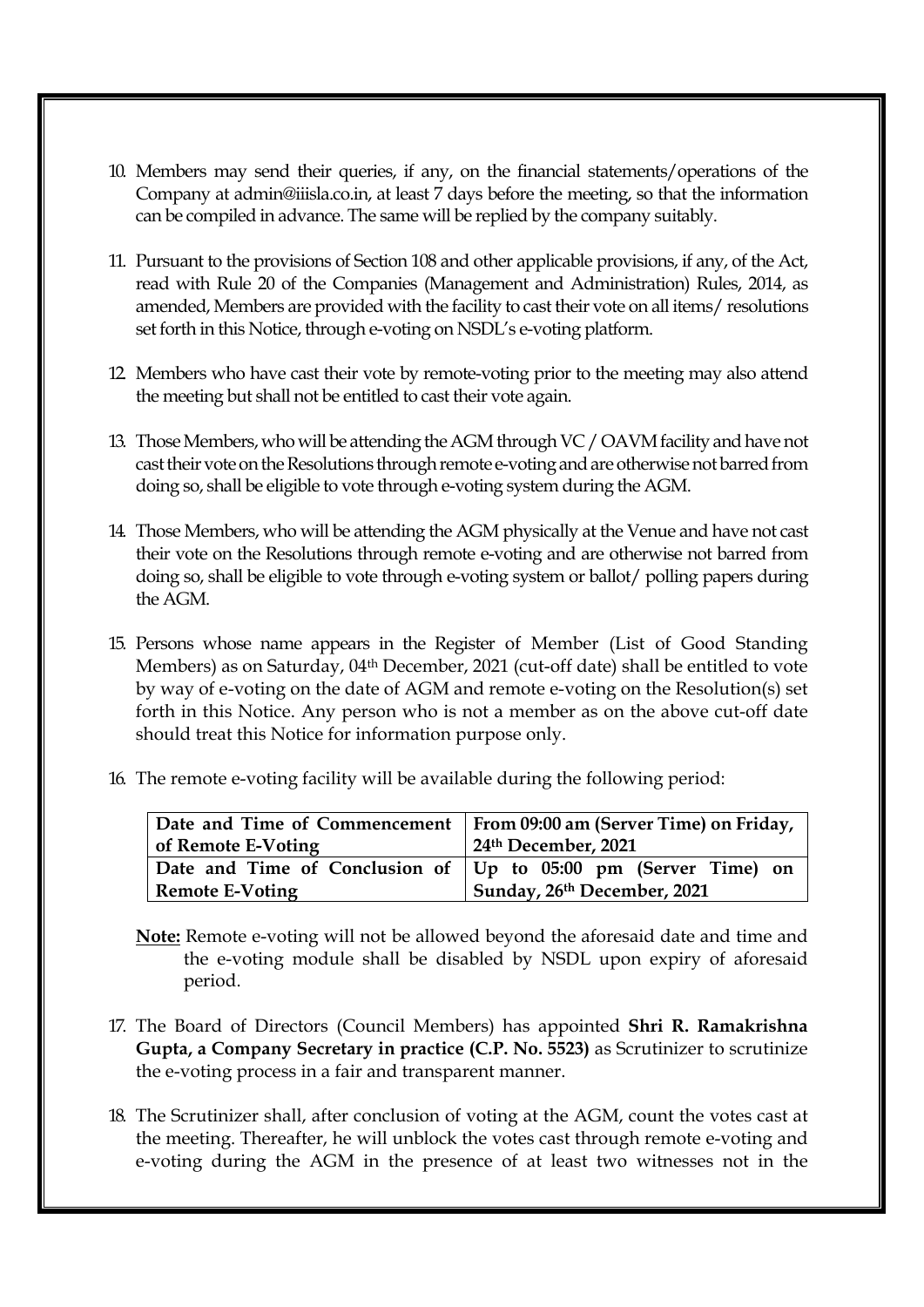employment of the Company and make, not later than 3 days from the conclusion of the Meeting, a consolidated Scrutinizer's Report of the total votes cast in favour or against the resolution, invalid votes, if any and whether the resolution(s) has/have been carried or not, to the Chairperson or any other person authorised by Chairperson in writing, who shall countersign the same and declare the result of the voting.

- 19. The result of voting along with the scrutinizers' report shall be placed on the website of the Company viz. https://www.iiisla.co.in/and on NSDL's website www.evoting.nsdl.com.
- 20. The resolutions shall be deemed to be passed on the date of AGM subject to receipt of requisite number of votes in favour of the resolution(s).
- 21. Members are requested to carefully read the **"Procedure and Instructions for remote e-voting"** given below.

**The way to vote electronically on NSDL e-Voting system consists of "Two Steps" which are mentioned below:** 

**Step 1: Log-in to NSDL e-Voting system at https://www.evoting.nsdl.com/**

**Step 2: Cast your vote electronically on NSDL e-Voting system.**

#### **Details on Step 1 is mentioned below:**

#### **How to Log-in to NSDL e-Voting website?**

- a) Visit the e-Voting website of NSDL. Open web browser by typing the URL https://www.evoting.nsdl.com/ either on a Personal Computer or on a mobile;
- b) Once the home page of e-Voting system is launched, click on the icon 'Login' which is available under 'Shareholders/ Members' section.
- c) After clicking on the 'Login' which is available under 'Shareholders/Members' section, a new screen will open. You are required to enter the login credentials (i.e. User ID and password) as received on the mail-id registered with the Company from NSDL. After entering these details appropriately, click on 'LOGIN.'
- d) On successful login, the system will prompt you to change password on first login. Further, User shall select the "Security Question" from the drop down list and enter the answer in "Answer" field. This security question shall be used in case user forgets the password. An email shall be sent to the email id registered with the E-voting platform, click on "Confirm" button as shown below.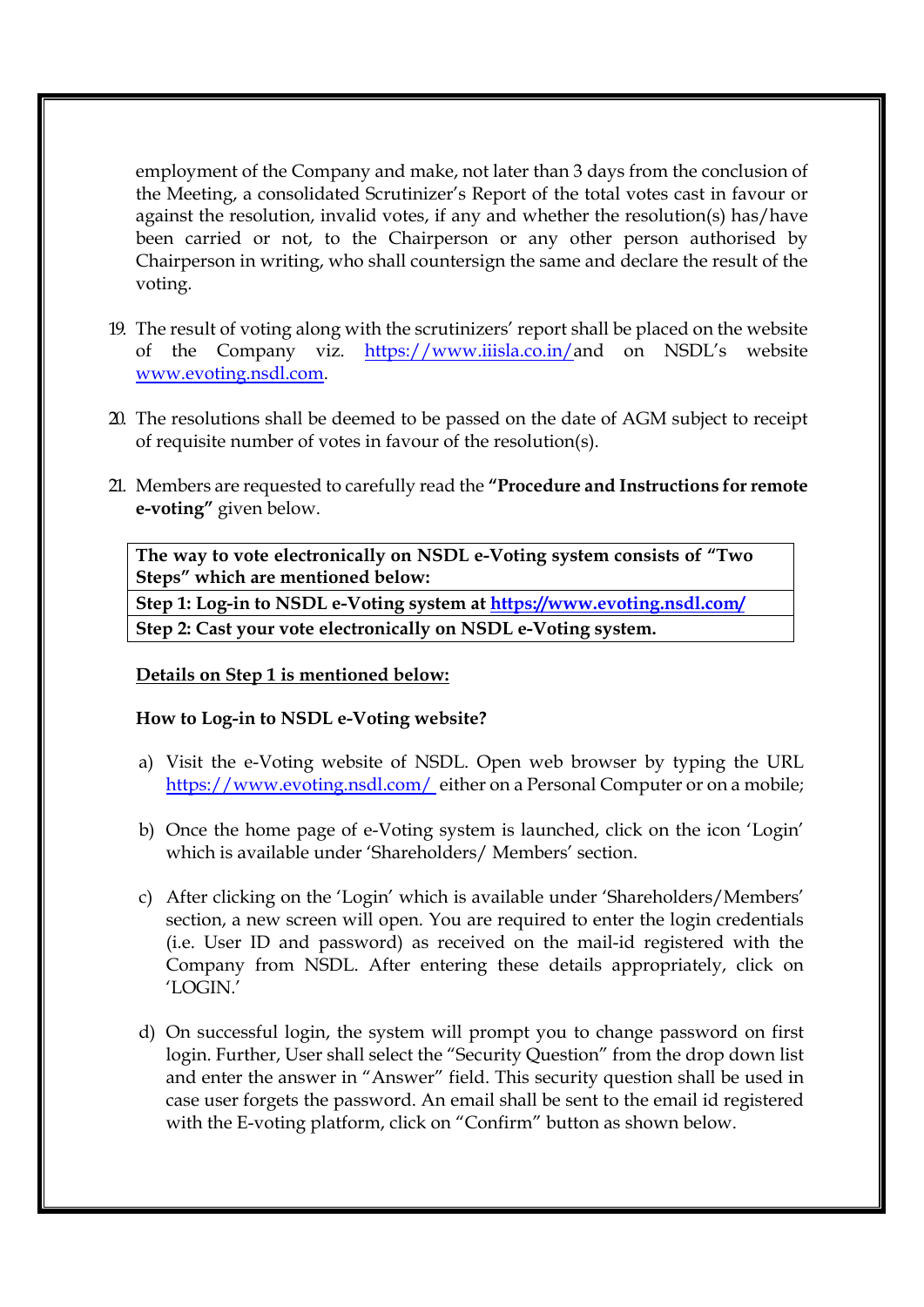**Note:** You are required to mandatorily change your password. The new password shall comprise of minimum 8 characters with at least one upper case  $(A - Z)$ , one lower case  $(a - z)$ , one numeric value  $(0-9)$  and a special character  $(\mathcal{Q}, \mathcal{Q})$ #, \$, etc.,).

Example: Notice@1234

- e) Up on the successful change of Password, the system will prompt you to the new screen for remote e-voting.
- f) Now you are ready for remote e-voting.

#### **Details on Step 2 is given below:**

#### **How to cast your vote electronically on NSDL E-Voting system?**

- a) After successful login at Step 1, you will be able to see the Home page of e-Voting. Click on e-Voting. Then, click on Active Voting Cycles.
- b) User may select the e-voting cycle for voting by clicking on the hyperlink of "EVEN" (Electronic Voting Event Number) as shown below. Kindly, select the "EVEN" i.e., 'Indian Institute of Insurance Surveyors and Loss Assessors"
- c) Now you are ready for e-Voting as the Voting page opens.
- d) Cast your vote by selecting appropriate options i.e. assent or dissent and click on "Submit" and also "Confirm" when prompted.
- e) Upon confirmation, the message "Vote cast successfully" will be displayed.
- f) Once you confirm your vote, you will not be allowed to modify your vote.
- g) It is strongly recommended not to share your password with any other person and take utmost care to keep your password confidential.
- h) In case of any queries, you may call on toll free no: 1800-222-990 or send a request to evoting@nsdl.co.in.

#### **INSTRUCTIONS FOR E-VOTING ON THE DAY OF THE AGM FOR THE MEMBERS WHO ARE ATTENDING THE MEETING THROUGH VC/OAVM FACILITY ARE AS UNDER:**

a) The procedure for e-Voting on the day of the AGM is same as the instructions mentioned above for remote e-voting.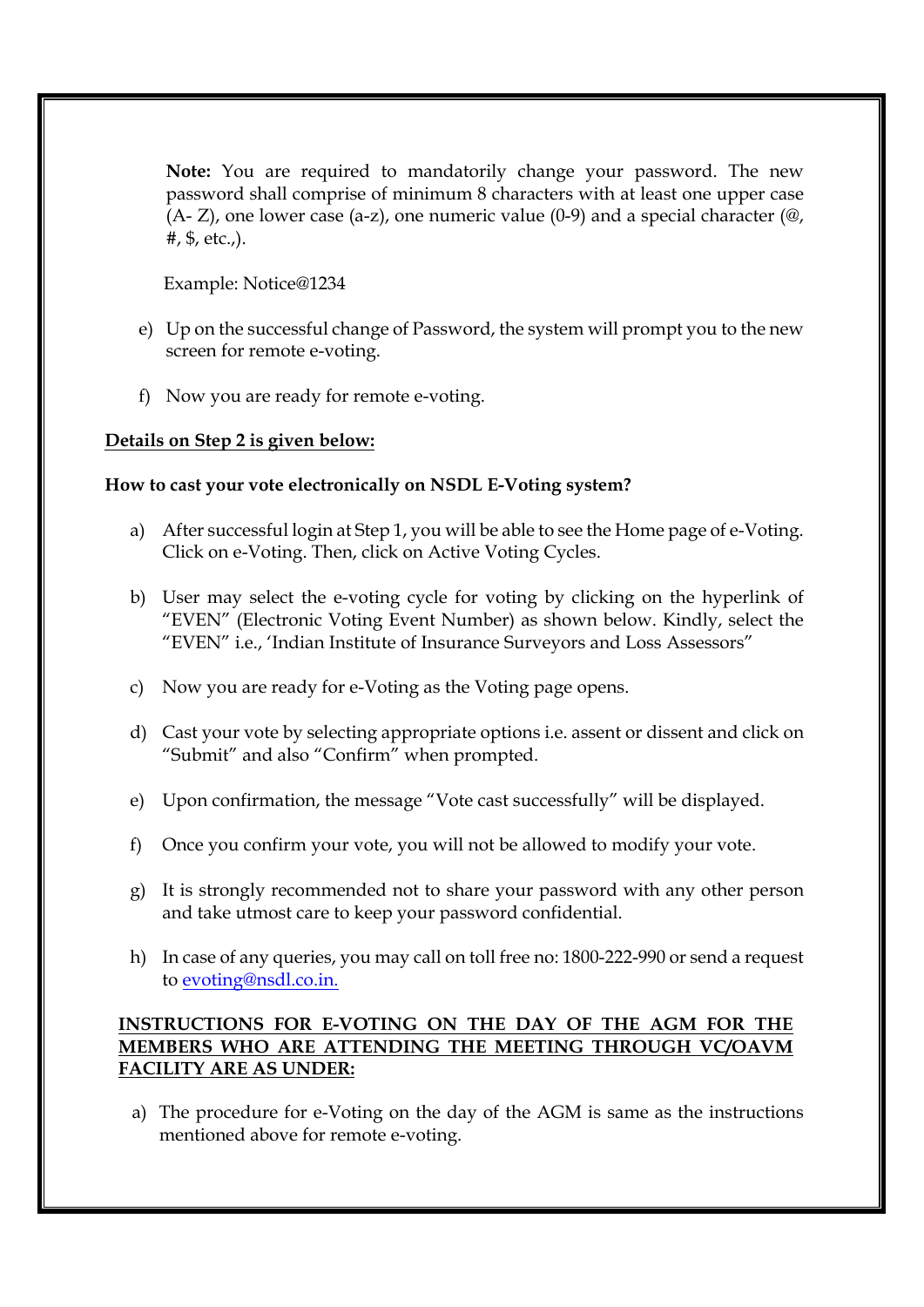- b) Only those Members/ shareholders, who will be attending the AGM through VC/OAVM facility and have not casted their vote on the Resolutions through remote e-Voting and are otherwise not barred from doing so, shall be eligible to vote through e-Voting system during the AGM.
- c) Members who have voted through Remote e-Voting will be eligible to attend the AGM. However, they will not be eligible to vote at the AGM.

#### **INSTRUCTIONS FOR VOTING ON THE DAY OF THE AGM FOR THE MEMBERS WHO ARE ATTENDING THE MEETING PHYSICALLY AT THE VENUE ARE AS UNDER:**

- a) Only those Members/ shareholders, who will be attending the AGM physically at the Venue and have not casted their vote on the Resolutions through remote e-Voting and are otherwise not barred from doing so, shall be eligible to vote through E-Voting system or Ballot/Polling papers as provided in the AGM.
- b) Members who have voted through Remote e-Voting will be eligible to attend the AGM. However, they will not be eligible to vote at the AGM.
- c) Members who will be attending the AGM physically at the Venue are compulsory required to adhere to COVID-19 guidelines issued by the relevant authorities.

## **INSTRUCTIONS FOR MEMBERS FOR ATTENDING THE AGM THROUGH VC/OAVM ARE AS UNDER:**

- a) Member will be provided with a facility to attend the AGM through VC/OAVM through the NSDL e-Voting system. Members may access the same at https://www.evoting.nsdl.com/ under shareholders/members login by using the remote e-voting credentials. The link for VC/OAVM will be available in shareholder/members login where the EVEN of Company will be displayed. Please note that the members who do not have the User ID and Password for e-Voting or have forgotten the User ID and Password may retrieve the same by following the remote e-Voting instructions mentioned in the notice to avoid last minute rush. Further members can also use the OTP based login for logging into the e-Voting system of NSDL.
- b) The facility for joining the Meeting will be kept open at least 15 minutes before the time scheduled for the Meeting and shall not be closed till the expiry of 15 minutes after the Scheduled time of Meeting.
- c) This facility shall be available to the 1000 Members to participate on a first-comefirst served basis.
- d) Members are encouraged to join the Meeting through Laptops for better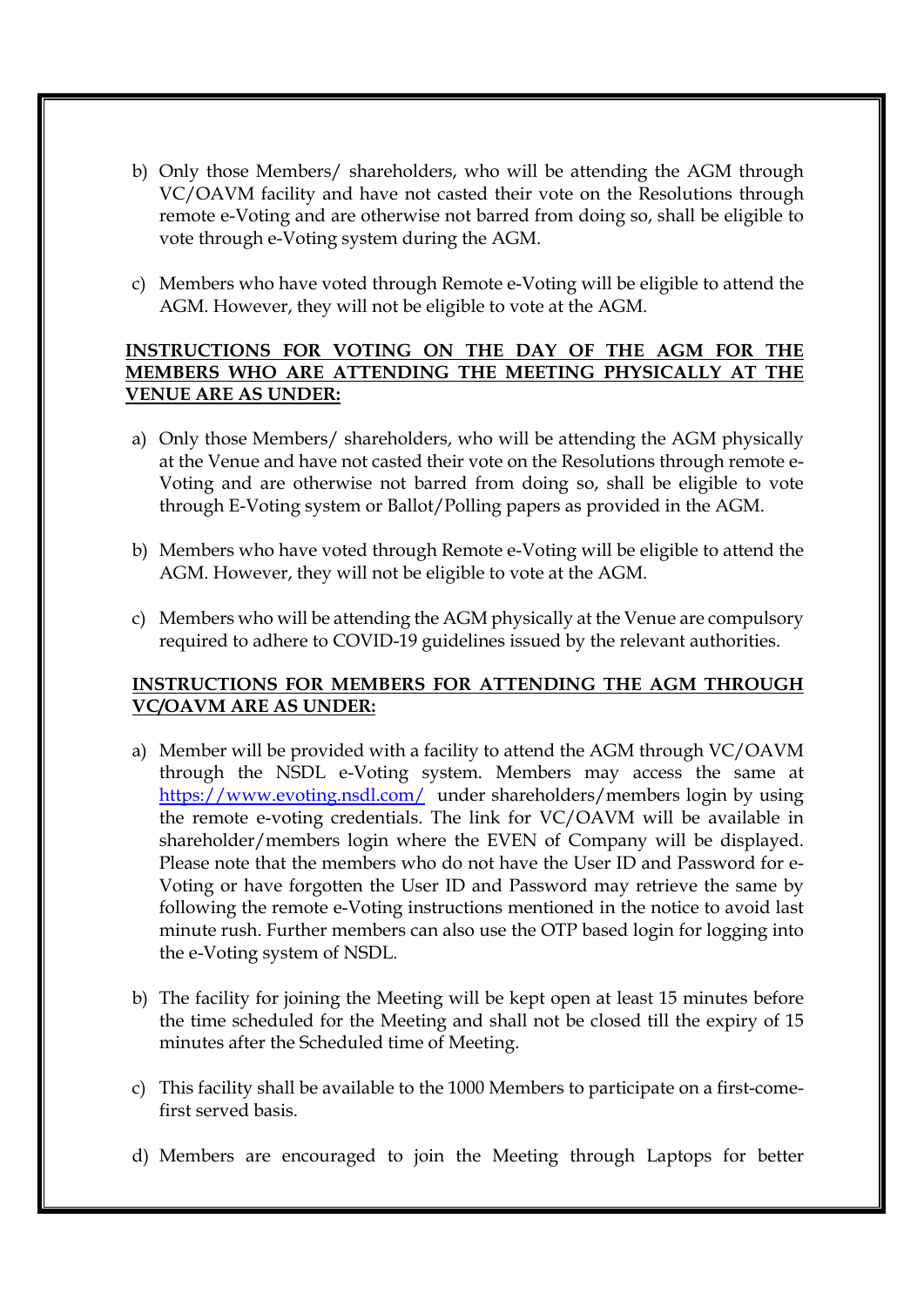experience.

- e) Further Members will be required to allow Camera and use Internet with a good speed to avoid any disturbance during the meeting.
- f) Please note that Participants Connecting from Mobile Devices or Tablets or through Laptop connecting via Mobile Hotspot may experience Audio/Video loss due to Fluctuation in their respective network. It is therefore recommended to use Stable Wi-Fi or LAN Connection to mitigate any kind of aforesaid glitches.
- g) Shareholders who would like to express their views/have questions on the financial statements/operations of the Company may send their queries at admin@iiisla.co.in at least 7 days before the meeting, so that the information can be compiled in advance. The same will be replied by the company suitably.
- h) In case of any queries, you may call on toll free no: 1800-222-990 or send a request to evoting@nsdl.co.in.

## **IN CASE YOU HAVE NOT RECEIVED USER-ID OR PASSWORD FROM NSDL:**

In case you have not received user-id or password from NSDL, you can alternatively use OTP based log-in on https://www.evoting.nsdl.com (Under Shareholder/Member Login)

#### **User-Id will be as follows:**

#### **User ID: EVEN No + Membership No (Without using slash '/')**

**For Example:** If your Membership is A/S/12345 and EVEN for the AGM is 101010

Then the user-id will be: 101010AS12345

**Note:** EVEN No of the 13th Annual General Meeting will be available on the website of the IIISLA.

Select log in type as OTP and follow the instructions and proceed. The OTP will be sent to your registered Mobile Number and E-Mail, using the OTP received you can log-in and cast your vote.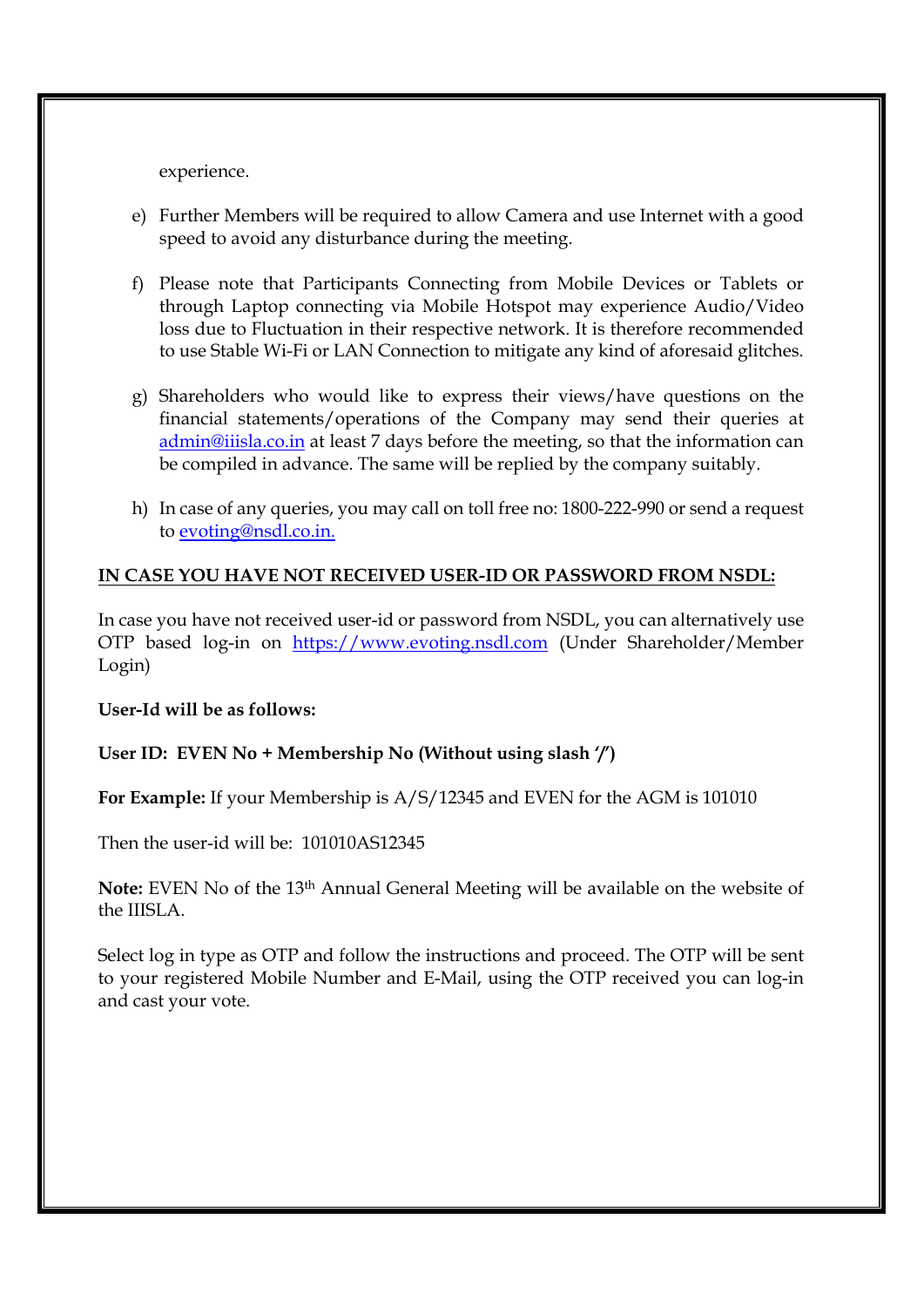For any queries or issues relating to e-voting, the Members may write the same to the following from the e-mail id registered with the Company (IIISLA) only:

# **NSDL Helpdesk at Tel No. (Toll Free) 1800-222-990 E-Mail Us at: evoting@nsdl.co.in**

## **Note:**

Any query or issues written from the mail-id other than registered mail-id shall not be entertained and addressed. Company or E-voting Agency shall not be held responsible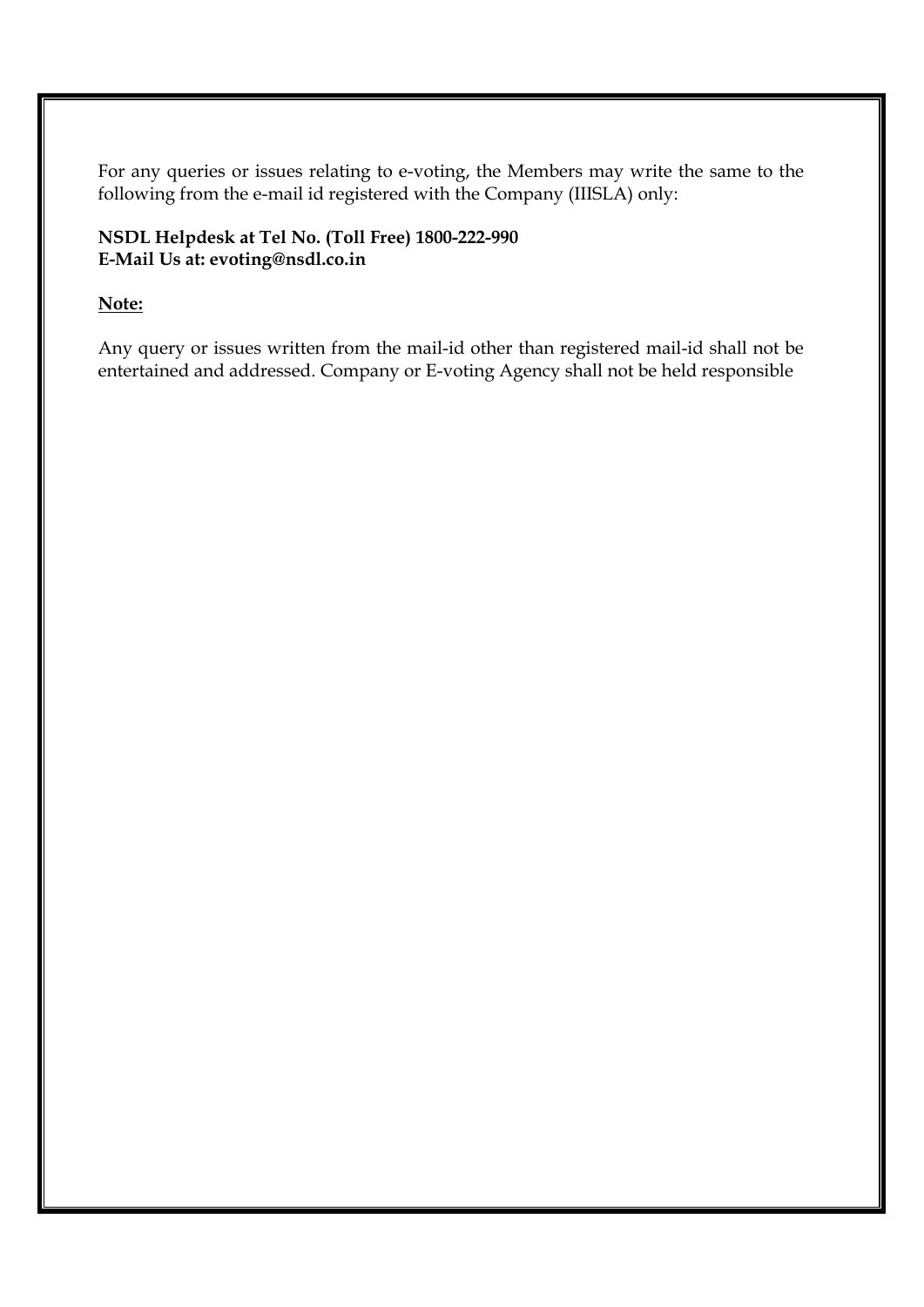# **ATTENDANCE SLIP**

# **13th Annual General Meeting held on Monday, 27th December, 2021 at 11:00 A.M.**

|                                                                                    | $\vert$ DATE $\vert$ Monday, 27 <sup>th</sup> December, 2021 $\vert$ TIME $\vert$ 11:00 A.M |  |  |  |  |
|------------------------------------------------------------------------------------|---------------------------------------------------------------------------------------------|--|--|--|--|
| VENUE: Hotel Best Western Ashoka Near Metro Station 6-1, 70, Lakdikapul Road, near |                                                                                             |  |  |  |  |
| to Lakdikapul, Hyderabad, Telangana 500004                                         |                                                                                             |  |  |  |  |

| Regd. Folio/Membership No      |  |
|--------------------------------|--|
| (If not dematerialized)        |  |
| Name of the Shareholder/Member |  |
| Number of Shares               |  |

I hereby record my presence at the 13th Annual General Meeting of the Company on **Monday, 27th December, 2021 at 11:00 A.M** at Hotel Best Western Ashoka Near Metro Station 6-1, 70, Lakdikapul Road, near to Lakdikapul, Hyderabad, Telangana 500004.

Name of the Member Signature of the Member

(Please fill in the Attendance Slip and hand it over at the entrance of the meeting hall*)*